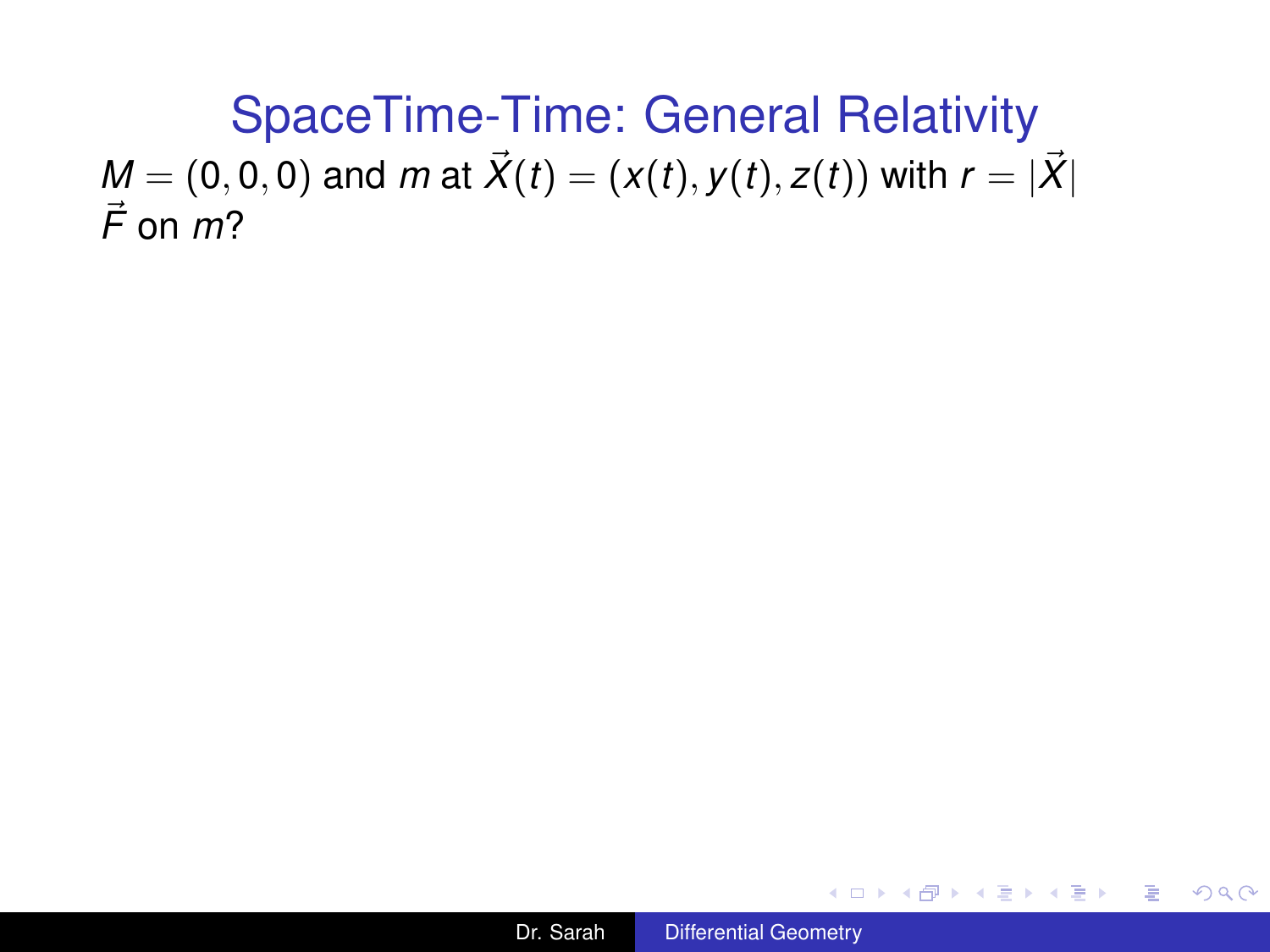SpaceTime-Time: General Relativity *M* = (0, 0, 0) and *m* at  $\vec{X}(t) = (x(t), y(t), z(t))$  with  $r = |\vec{X}|$  $\vec{F}$  on  $\vec{m}$ ? *Mm r* 2

 $\equiv$  .

 $2Q$ 

K 何 ▶ K ヨ ▶ K ヨ ▶ ...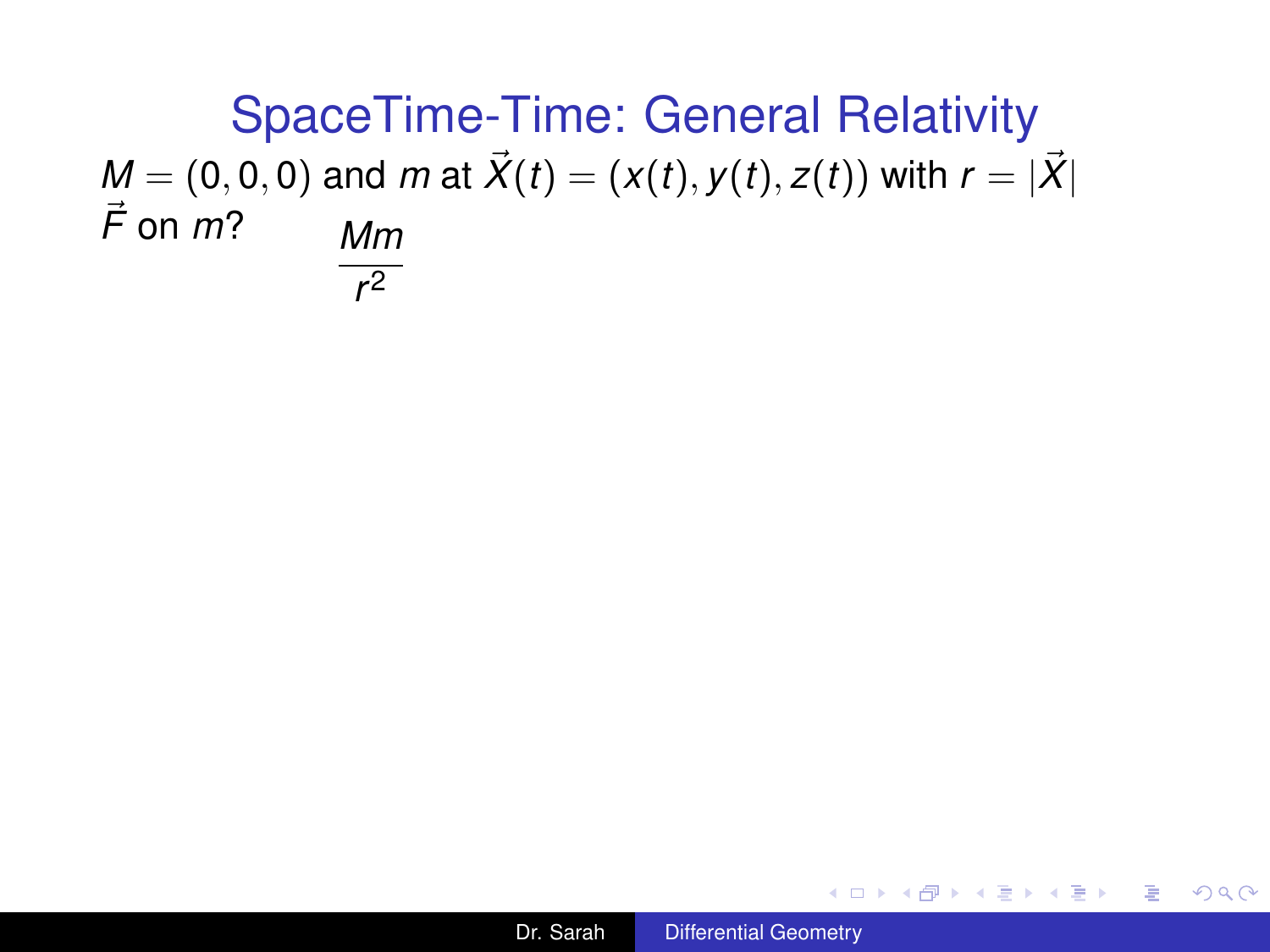SpaceTime-Time: General Relativity *M* = (0, 0, 0) and *m* at  $\vec{X}(t) = (x(t), y(t), z(t))$  with  $r = |\vec{X}|$  $\vec{F}$  on  $m$ ? *r* 2 −~*X*  $\frac{d^2\vec{X}}{dr^2} = m\frac{d^2\vec{X}}{dt^2}$  $\frac{d^2 \vec{X}}{dt^2}$  so  $\frac{d^2 \vec{X}}{dt^2}$  $\frac{d^2\vec{X}}{dt^2} = \frac{-M\vec{X}}{r^3}$ *r* 3 Define  $\phi(r) = \frac{-M}{r}$  as the potential function Theorem:  $\nabla^2 \phi = 0$  where  $\nabla^2 \phi = \frac{\partial^2 \phi}{\partial x^2} + \frac{\partial^2 \phi}{\partial y^2} + \frac{\partial^2 \phi}{\partial z^2}$  and  $r \neq 0$ 

(御) マミメマミメーヨー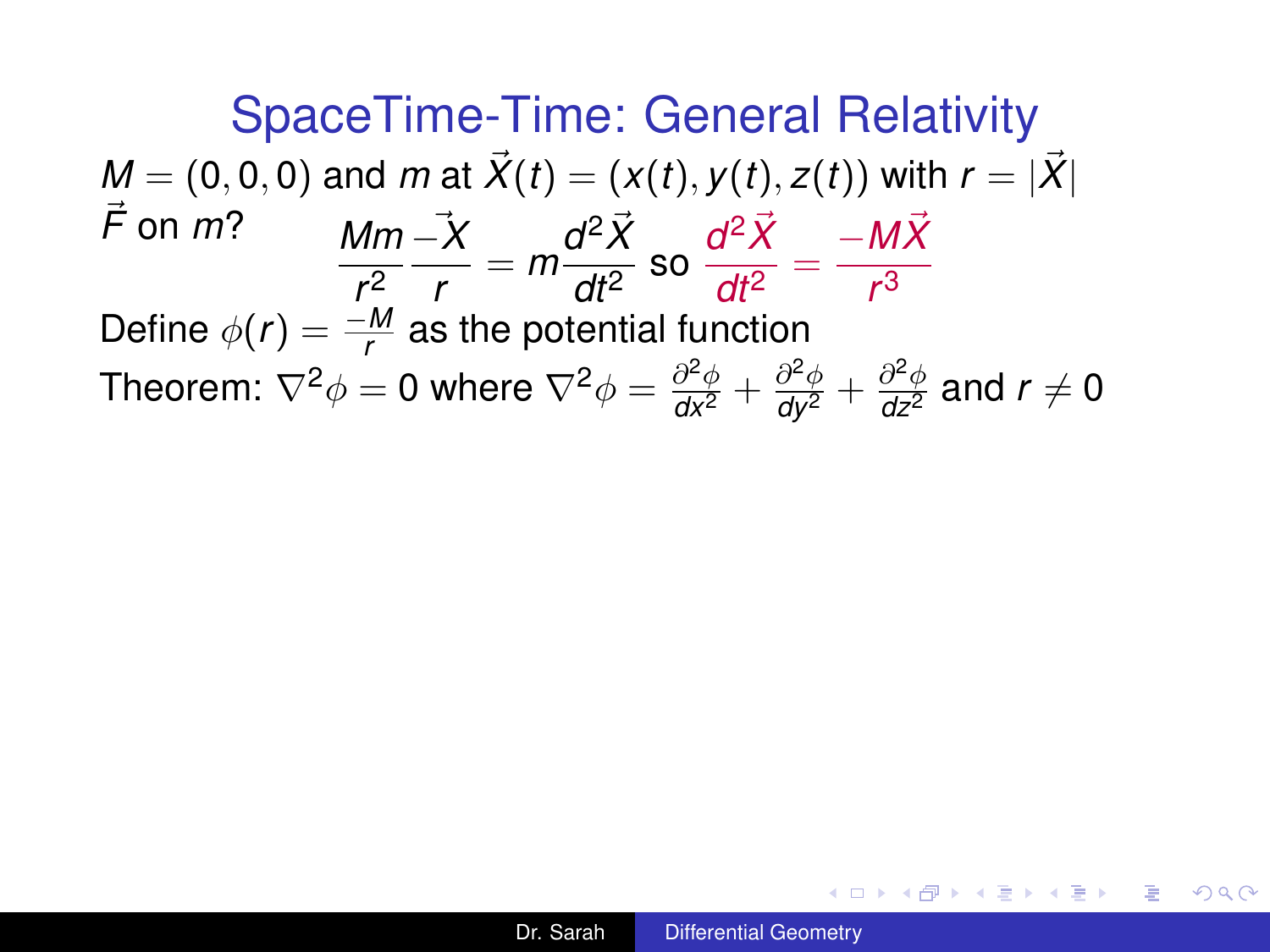SpaceTime-Time: General Relativity *M* = (0, 0, 0) and *m* at  $\vec{X}(t) = (x(t), y(t), z(t))$  with  $r = |\vec{X}|$  $\vec{F}$  on  $m$ ? *r* 2 −~*X*  $\frac{d^2\vec{X}}{dr^2} = m\frac{d^2\vec{X}}{dt^2}$  $\frac{d^2 \vec{X}}{dt^2}$  so  $\frac{d^2 \vec{X}}{dt^2}$  $\frac{d^2\vec{X}}{dt^2} = \frac{-M\vec{X}}{r^3}$ *r* 3 Define  $\phi(r) = \frac{-M}{r}$  as the potential function Theorem:  $\nabla^2 \phi = 0$  where  $\nabla^2 \phi = \frac{\partial^2 \phi}{\partial x^2} + \frac{\partial^2 \phi}{\partial y^2} + \frac{\partial^2 \phi}{\partial z^2}$  and  $r \neq 0$ Proof: First examine  $\frac{\partial \phi}{\partial x} = \frac{\partial \phi}{\partial r}$ ∂*r* ∂*r* ∂*x*  $\partial \phi$  $\frac{\partial \varphi}{\partial r}$  =  $\partial \frac{-M}{r}$ *r* ∂*r*

(御) マミメ マミメーヨー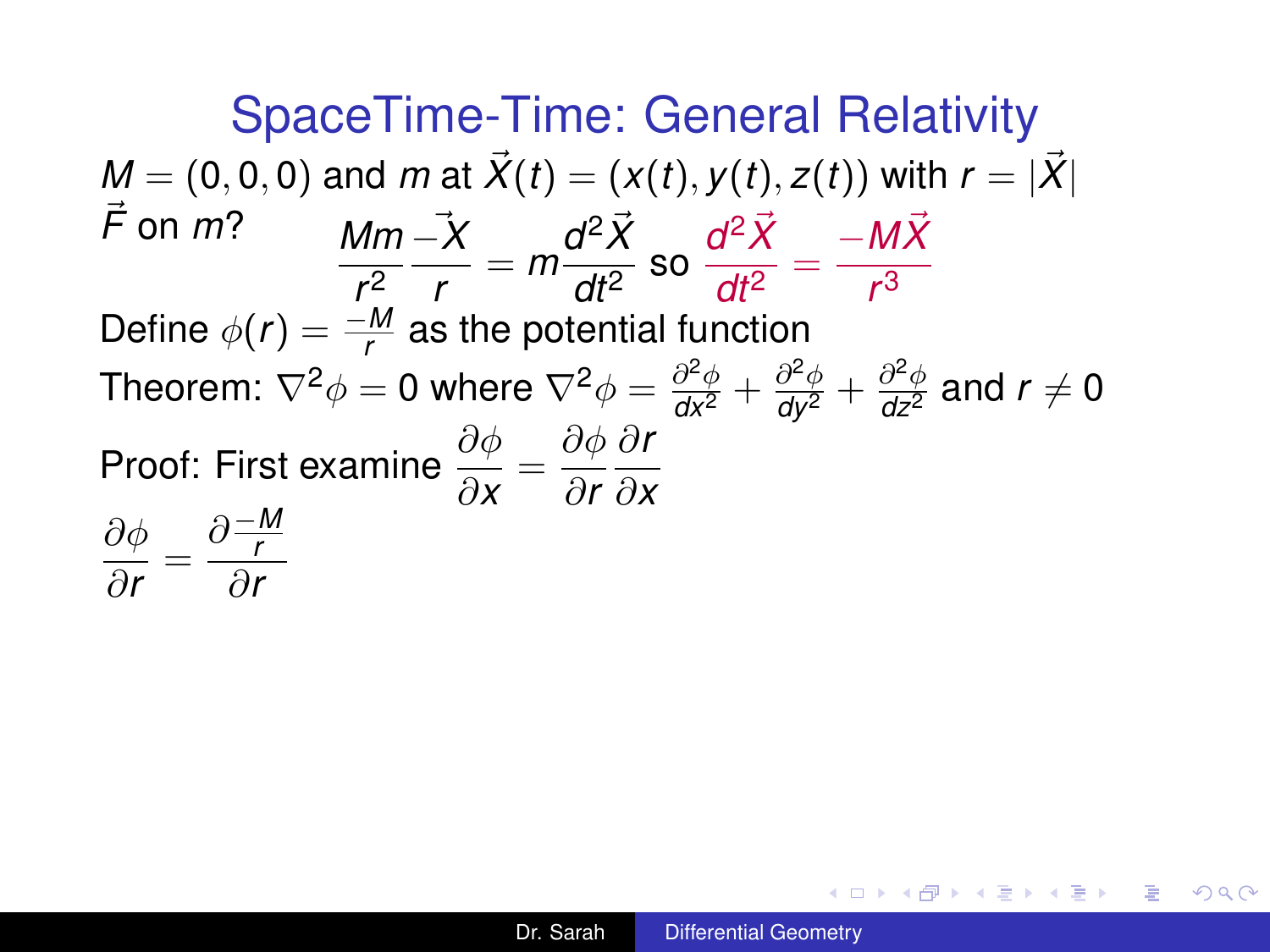SpaceTime-Time: General Relativity *M* = (0, 0, 0) and *m* at  $\vec{X}(t) = (x(t), y(t), z(t))$  with  $r = |\vec{X}|$  $\vec{F}$  on  $m$ ? *r* 2 −~*X*  $\frac{d^2\vec{X}}{dr^2} = m\frac{d^2\vec{X}}{dt^2}$  $\frac{d^2 \vec{X}}{dt^2}$  so  $\frac{d^2 \vec{X}}{dt^2}$  $\frac{d^2\vec{X}}{dt^2} = \frac{-M\vec{X}}{r^3}$ *r* 3 Define  $\phi(r) = \frac{-M}{r}$  as the potential function Theorem:  $\nabla^2 \phi = 0$  where  $\nabla^2 \phi = \frac{\partial^2 \phi}{\partial x^2} + \frac{\partial^2 \phi}{\partial y^2} + \frac{\partial^2 \phi}{\partial z^2}$  and  $r \neq 0$ Proof: First examine  $\frac{\partial \phi}{\partial x} = \frac{\partial \phi}{\partial r_{\phi}}$ ∂*r* ∂*r* ∂*x*  $\partial \phi$  $\frac{\partial \varphi}{\partial r}$  =  $\partial \frac{-M}{r}$ *r*  $rac{\frac{r}{r}}{\frac{\partial r}{r}} = \frac{M}{r^2}$ *r* 2 ∂*r*  $\frac{\partial r}{\partial x} = \frac{\partial \sqrt{x^2 + y^2 + z^2}}{\partial x}$  $\frac{\partial}{\partial x}$  =

(御) マミメマミメーヨー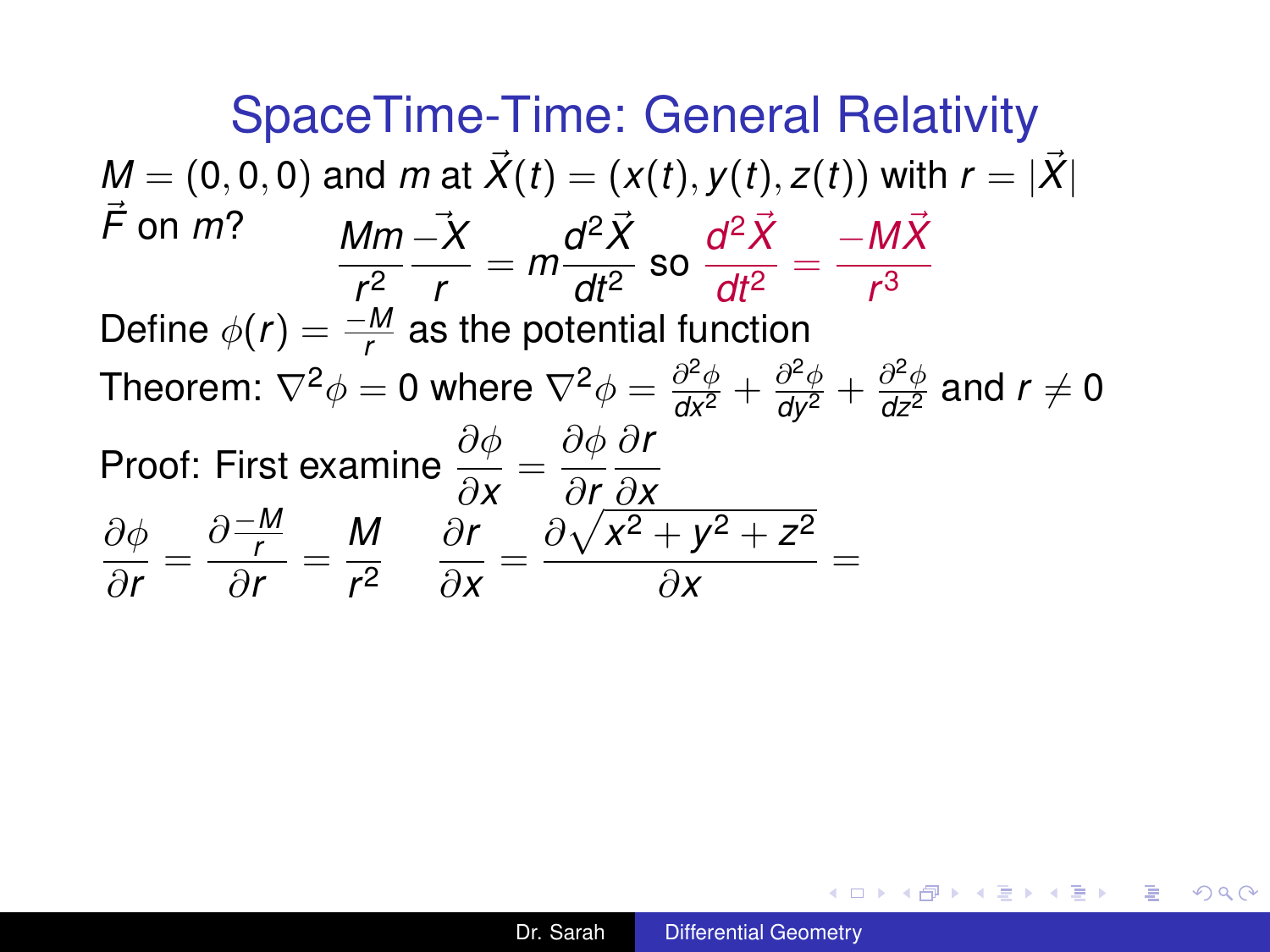SpaceTime-Time: General Relativity *M* = (0, 0, 0) and *m* at  $\vec{X}(t) = (x(t), y(t), z(t))$  with  $r = |\vec{X}|$  $\vec{F}$  on  $m$ ? *r* 2 −~*X*  $\frac{d^2\vec{X}}{dr^2} = m\frac{d^2\vec{X}}{dt^2}$  $\frac{d^2 \vec{X}}{dt^2}$  so  $\frac{d^2 \vec{X}}{dt^2}$  $\frac{d^2\vec{X}}{dt^2} = \frac{-M\vec{X}}{r^3}$ *r* 3 Define  $\phi(r) = \frac{-M}{r}$  as the potential function Theorem:  $\nabla^2 \phi = 0$  where  $\nabla^2 \phi = \frac{\partial^2 \phi}{\partial x^2} + \frac{\partial^2 \phi}{\partial y^2} + \frac{\partial^2 \phi}{\partial z^2}$  and  $r \neq 0$ Proof: First examine  $\frac{\partial \phi}{\partial x} = \frac{\partial \phi}{\partial x} \frac{\partial r}{\partial y}$ ∂*x* ∂*r* ∂*x*  $\partial \phi$  $\frac{\partial \varphi}{\partial r}$  =  $\partial \frac{-M}{r}$ *r*  $rac{\frac{r}{r}}{\frac{\partial r}{r}} = \frac{M}{r^2}$ *r* 2 ∂*r*  $\frac{\partial r}{\partial x} = \frac{\partial \sqrt{x^2 + y^2 + z^2}}{\partial x}$  $\frac{y^2 + z^2}{\partial x} = \frac{x}{r}$  $\frac{x}{r}$  so  $\frac{\partial \phi}{\partial x}$  $\frac{\partial \phi}{\partial x} = \frac{Mx}{r^3}$ *r* 3  $\partial^2\phi$  $\frac{\partial \phi}{\partial x^2} =$ 

(御) マミメマミメーヨー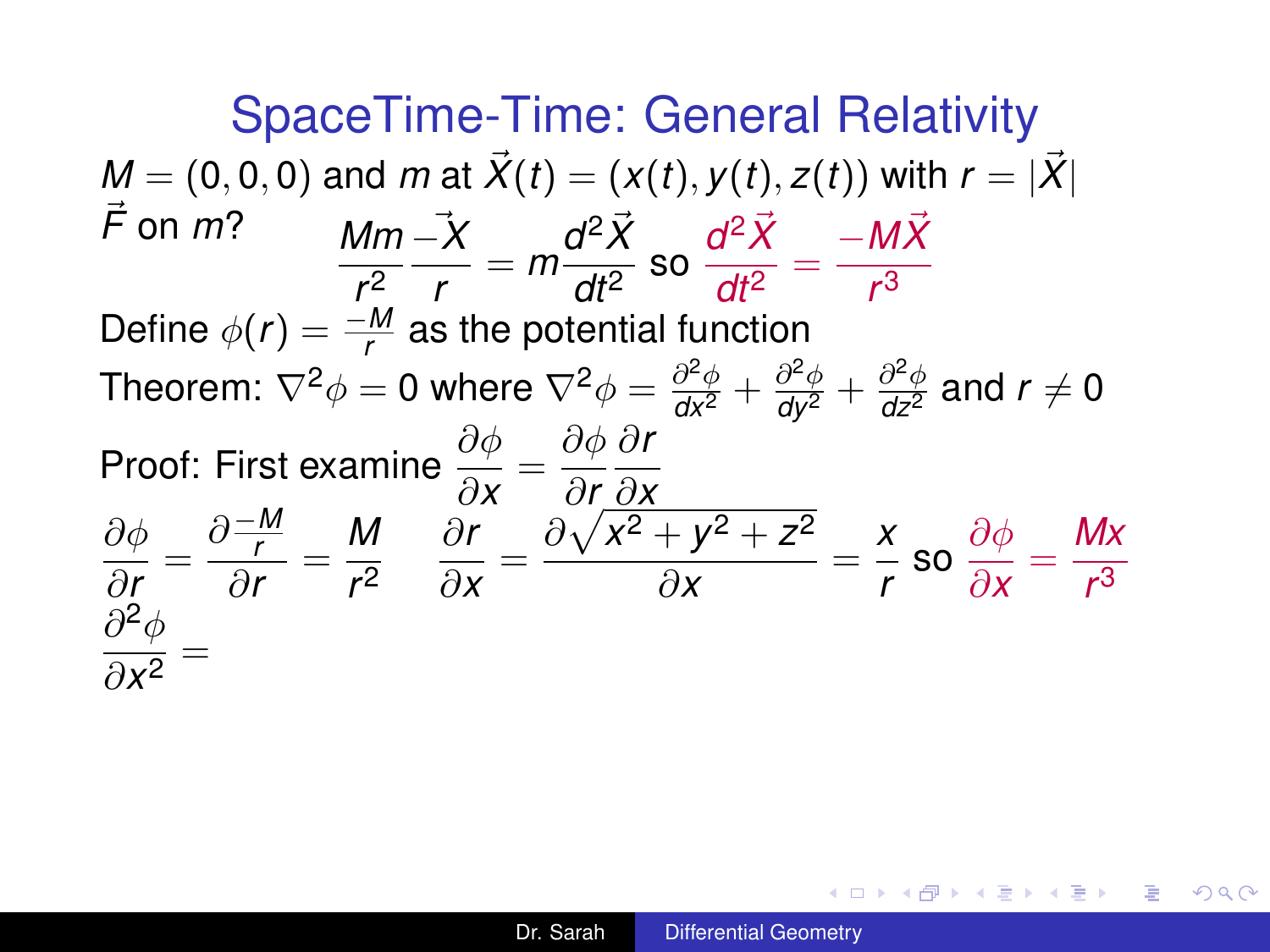SpaceTime-Time: General Relativity  $M = (0, 0, 0)$  and *m* at  $\vec{X}(t) = (x(t), y(t), z(t))$  with  $r = |\vec{X}|$  $\vec{F}$  on  $m$ ? *r* 2 −~*X*  $\frac{d^2\vec{X}}{dr^2} = m\frac{d^2\vec{X}}{dt^2}$  $\frac{d^2 \vec{X}}{dt^2}$  so  $\frac{d^2 \vec{X}}{dt^2}$  $\frac{d^2\vec{X}}{dt^2} = \frac{-M\vec{X}}{r^3}$ *r* 3 Define  $\phi(r) = \frac{-M}{r}$  as the potential function Theorem:  $\nabla^2 \phi = 0$  where  $\nabla^2 \phi = \frac{\partial^2 \phi}{\partial x^2} + \frac{\partial^2 \phi}{\partial y^2} + \frac{\partial^2 \phi}{\partial z^2}$  and  $r \neq 0$ Proof: First examine  $\frac{\partial \phi}{\partial x} = \frac{\partial \phi}{\partial r_{\phi}}$ ∂*r* ∂*r* ∂*x*  $\partial \phi$  $\frac{\partial \varphi}{\partial r}$  =  $\partial \frac{-M}{r}$ *r*  $rac{\frac{r}{r}}{\frac{\partial r}{r}} = \frac{M}{r^2}$ *r* 2 ∂*r*  $\frac{\partial r}{\partial x} = \frac{\partial \sqrt{x^2 + y^2 + z^2}}{\partial x}$  $\frac{y^2 + z^2}{\partial x} = \frac{x}{r}$  $\frac{x}{r}$  so  $\frac{\partial \phi}{\partial x}$  $\frac{\partial \phi}{\partial x} = \frac{Mx}{r^3}$ *r* 3  $\partial^2\phi$  $rac{\partial^2 \phi}{\partial x^2} = \frac{r^3 M \cdot 1 - Mx \cdot 3r^2 \cdot \frac{x}{r}}{r^6}$ *r*  $\frac{Mx \cdot 3r^2 \cdot \frac{x}{r}}{r^6} = \frac{M}{r^5}$  $\frac{W}{r^5}(r^2-3x^2)$  similar for *y*, *z* 

(御) マヨ メマヨ ミーヨー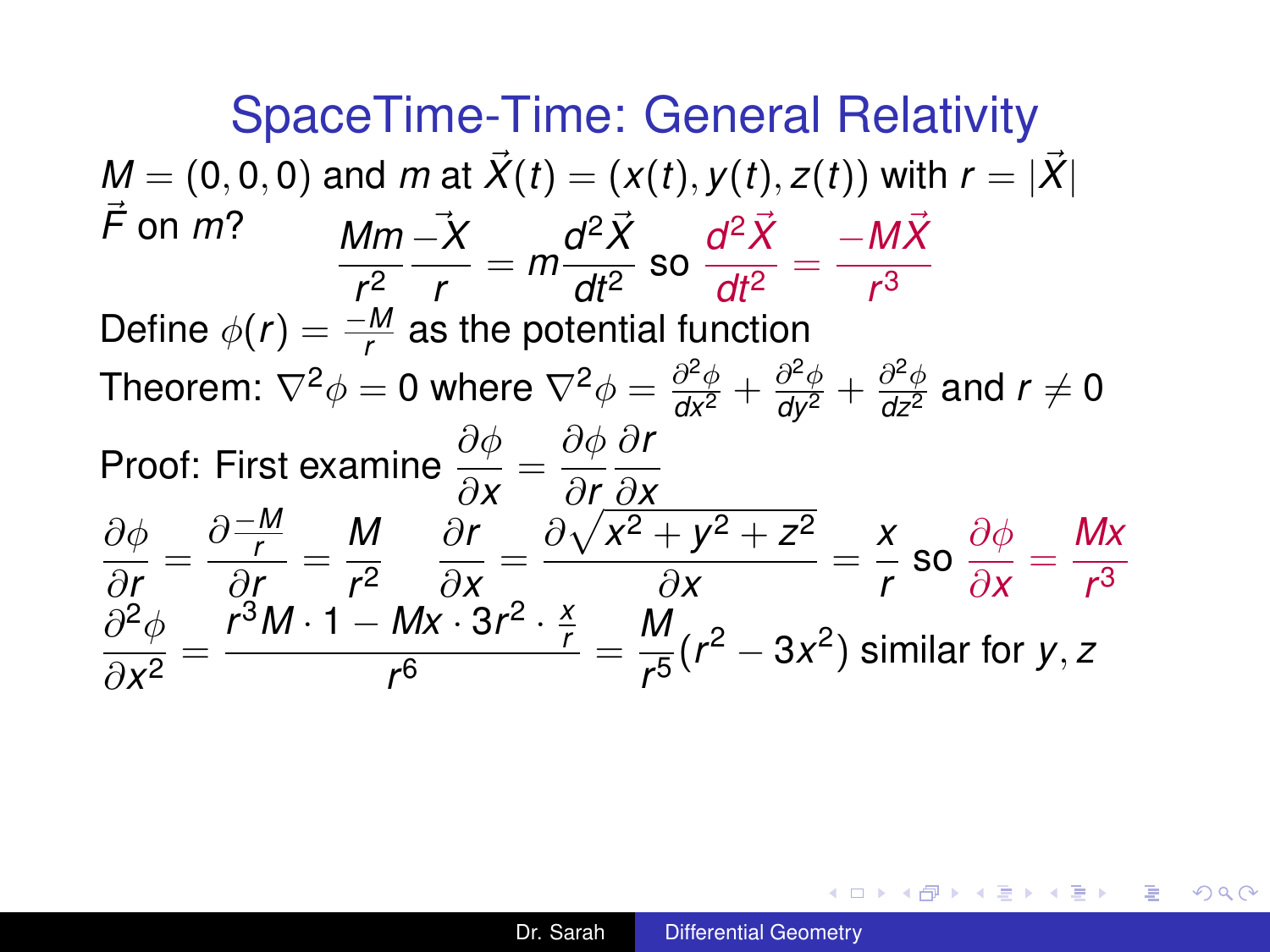<span id="page-7-0"></span>SpaceTime-Time: General Relativity *M* = (0, 0, 0) and *m* at  $\vec{X}(t) = (x(t), y(t), z(t))$  with  $r = |\vec{X}|$  $\vec{F}$  on  $m$ ? *r* 2 −~*X*  $\frac{d^2\vec{X}}{dr^2} = m\frac{d^2\vec{X}}{dt^2}$  $\frac{d^2 \vec{X}}{dt^2}$  so  $\frac{d^2 \vec{X}}{dt^2}$  $\frac{d^2\vec{X}}{dt^2} = \frac{-M\vec{X}}{r^3}$ *r* 3 Define  $\phi(r) = \frac{-M}{r}$  as the potential function Theorem:  $\nabla^2 \phi = 0$  where  $\nabla^2 \phi = \frac{\partial^2 \phi}{\partial x^2} + \frac{\partial^2 \phi}{\partial y^2} + \frac{\partial^2 \phi}{\partial z^2}$  and  $r \neq 0$ Proof: First examine  $\frac{\partial \phi}{\partial x} = \frac{\partial \phi}{\partial x} \frac{\partial r}{\partial y}$ ∂*x* ∂*r* ∂*x*  $\partial \phi$  $\frac{\partial \varphi}{\partial r}$  =  $\partial \frac{-M}{r}$ *r*  $rac{\frac{r}{r}}{\frac{\partial r}{r}} = \frac{M}{r^2}$ *r* 2 ∂*r*  $\frac{\partial r}{\partial x} = \frac{\partial \sqrt{x^2 + y^2 + z^2}}{\partial x}$  $\frac{y^2 + z^2}{\partial x} = \frac{x}{r}$  $\frac{x}{r}$  so  $\frac{\partial \phi}{\partial x}$  $\frac{\partial \phi}{\partial x} = \frac{Mx}{r^3}$ *r* 3  $\partial^2\phi$  $\frac{\partial^2 \phi}{\partial x^2} = \frac{r^3 M \cdot 1 - Mx \cdot 3r^2 \cdot \frac{x}{r}}{r^6}$ *r*  $\frac{Mx \cdot 3r^2 \cdot \frac{x}{r}}{r^6} = \frac{M}{r^5}$  $\frac{1}{2}$   $\frac{1}{2}$   $\frac{1}{2}$   $\frac{1}{2}$   $\frac{1}{2}$  similar for *y*, *z*  $\nabla^2 \phi = \frac{M}{r^5} (r^2 - 3x^2 + r^2 - 3y^2 + r^2 - 3z^2) =$  $\frac{6}{M}$ (3r<sup>2</sup> *r* <sup>5</sup> (3*r* <sup>2</sup> − 3*x* <sup>2</sup> − 3*y* <sup>2</sup> − 3*z* 2 ) = 0

(御) (目) (目) (目)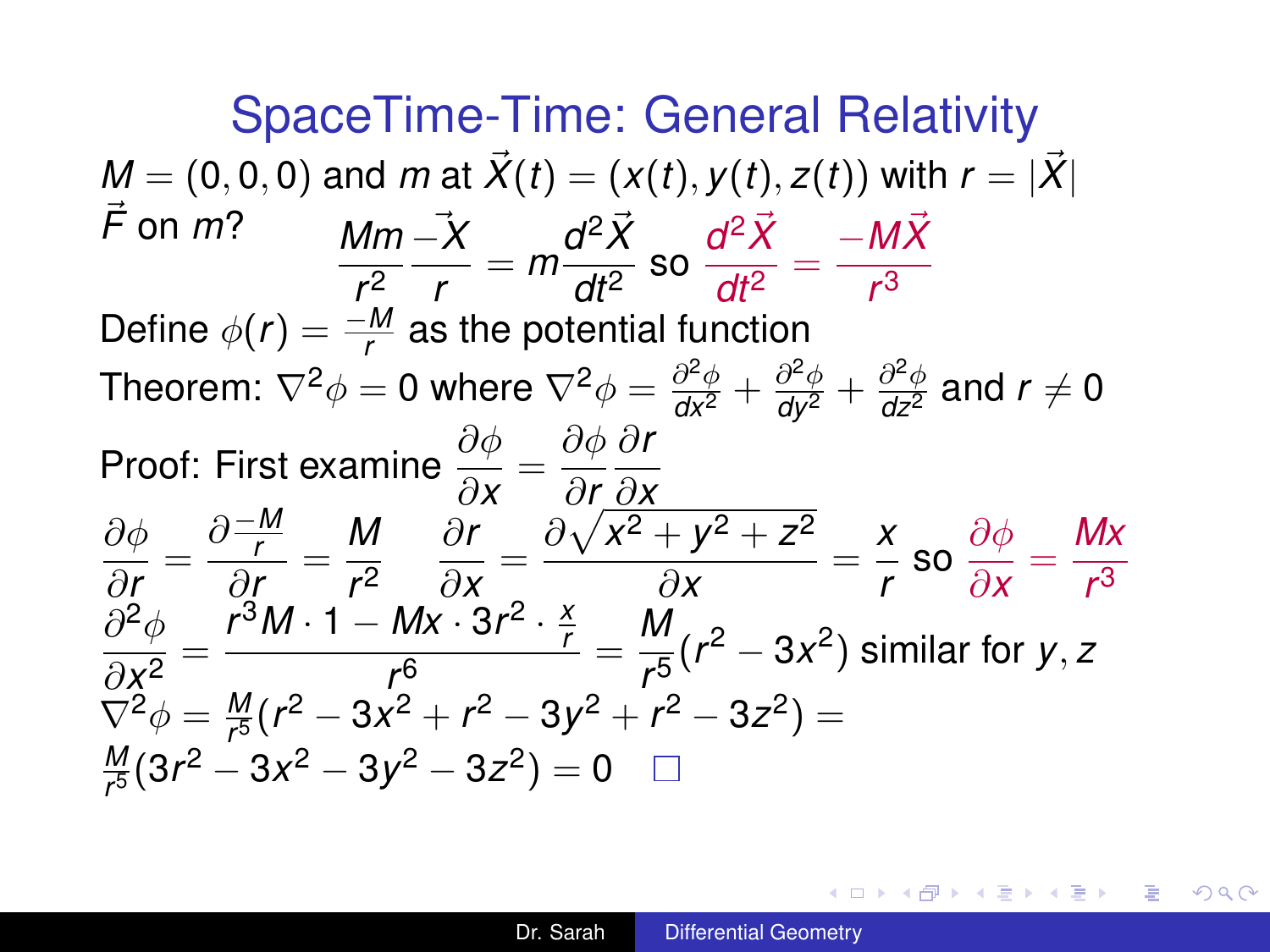<span id="page-8-0"></span>SpaceTime-Time: General Relativity  $M = (0, 0, 0)$  and *m* at  $\vec{X}(t) = (x(t), y(t), z(t))$  with  $r = |\vec{X}|$  $\vec{F}$  on  $m$ ? *r* 2 −~*X*  $\frac{d^2\vec{X}}{dr^2} = m\frac{d^2\vec{X}}{dt^2}$  $\frac{d^2 \vec{X}}{dt^2}$  so  $\frac{d^2 \vec{X}}{dt^2}$  $\frac{d^2\vec{X}}{dt^2} = \frac{-M\vec{X}}{r^3}$ *r* 3 Define  $\phi(r) = \frac{-M}{r}$  as the potential function Theorem:  $\nabla^2 \phi = 0$  where  $\nabla^2 \phi = \frac{\partial^2 \phi}{\partial x^2} + \frac{\partial^2 \phi}{\partial y^2} + \frac{\partial^2 \phi}{\partial z^2}$  and  $r \neq 0$ Proof: First examine  $\frac{\partial \phi}{\partial x} = \frac{\partial \phi}{\partial x} \frac{\partial r}{\partial y}$ ∂*x* ∂*r* ∂*x*  $\partial \phi$  $\frac{\partial \varphi}{\partial r}$  =  $\partial \frac{-M}{r}$ *r*  $rac{\frac{r}{r}}{\frac{\partial r}{r}} = \frac{M}{r^2}$ *r* 2 ∂*r*  $\frac{\partial r}{\partial x} = \frac{\partial \sqrt{x^2 + y^2 + z^2}}{\partial x}$  $\frac{y^2 + z^2}{\partial x} = \frac{x}{r}$  $\frac{x}{r}$  so  $\frac{\partial \phi}{\partial x}$  $\frac{\partial \phi}{\partial x} = \frac{Mx}{r^3}$ *r* 3  $\partial^2\phi$  $\frac{\partial^2 \phi}{\partial x^2} = \frac{r^3 M \cdot 1 - Mx \cdot 3r^2 \cdot \frac{x}{r}}{r^6}$ *r*  $\frac{Mx \cdot 3r^2 \cdot \frac{x}{r}}{r^6} = \frac{M}{r^5}$  $\frac{1}{2}$   $\frac{1}{2}$   $\frac{1}{2}$   $\frac{1}{2}$   $\frac{1}{2}$  similar for *y*, *z*  $\nabla^2 \phi = \frac{M}{r^5}$  $\frac{M}{r^5}(r^2-3x^2+r^2-3y^2+r^2-3z^2)=$ *M r* <sup>5</sup> (3*r* <sup>2</sup> − 3*x* <sup>2</sup> − 3*y* <sup>2</sup> − 3*z* 2 ) = 0 Corollary:  $\left(\frac{d^2\bar{x}}{dt^2}\right)$  $\frac{d^2\vec{x}}{dt^2}, \frac{d^2\vec{y}}{dt^2}$  $\frac{d^2\vec{y}}{dt^2}, \frac{d^2\vec{z}}{dt^2}$  $\frac{d^2\vec{z}}{dt^2}$ ) =  $\frac{d^2\vec{X}}{dt^2}$  =  $\frac{-M\vec{X}}{r^3}$  $\frac{MX}{r^3} = -(\frac{Mx}{r^3})$ *r* 3 , *My r*<sub>3</sub>, <u>*Mz*</u><br>*r*<sup>3</sup>, *r*<sup>3</sup>  $\frac{Mz}{r^3}$  $\frac{Mz}{r^3}$  $\frac{Mz}{r^3}$  ) [=](#page-9-0)  $\frac{1}{r^3}$  [\(](#page-9-0) $\frac{\partial \phi}{\partial x}$ <u>[∂](#page-0-0)φ</u><br>∂[x](#page-0-0) → ∂y <u>[∂](#page-14-0)φ</u> ,<u>∂φ</u><br>∂[y](#page-0-0) [,](#page-0-0)<mark>−∂z</mark> [∂](#page-14-0)*[z](#page-14-0)* [\)](#page-0-0)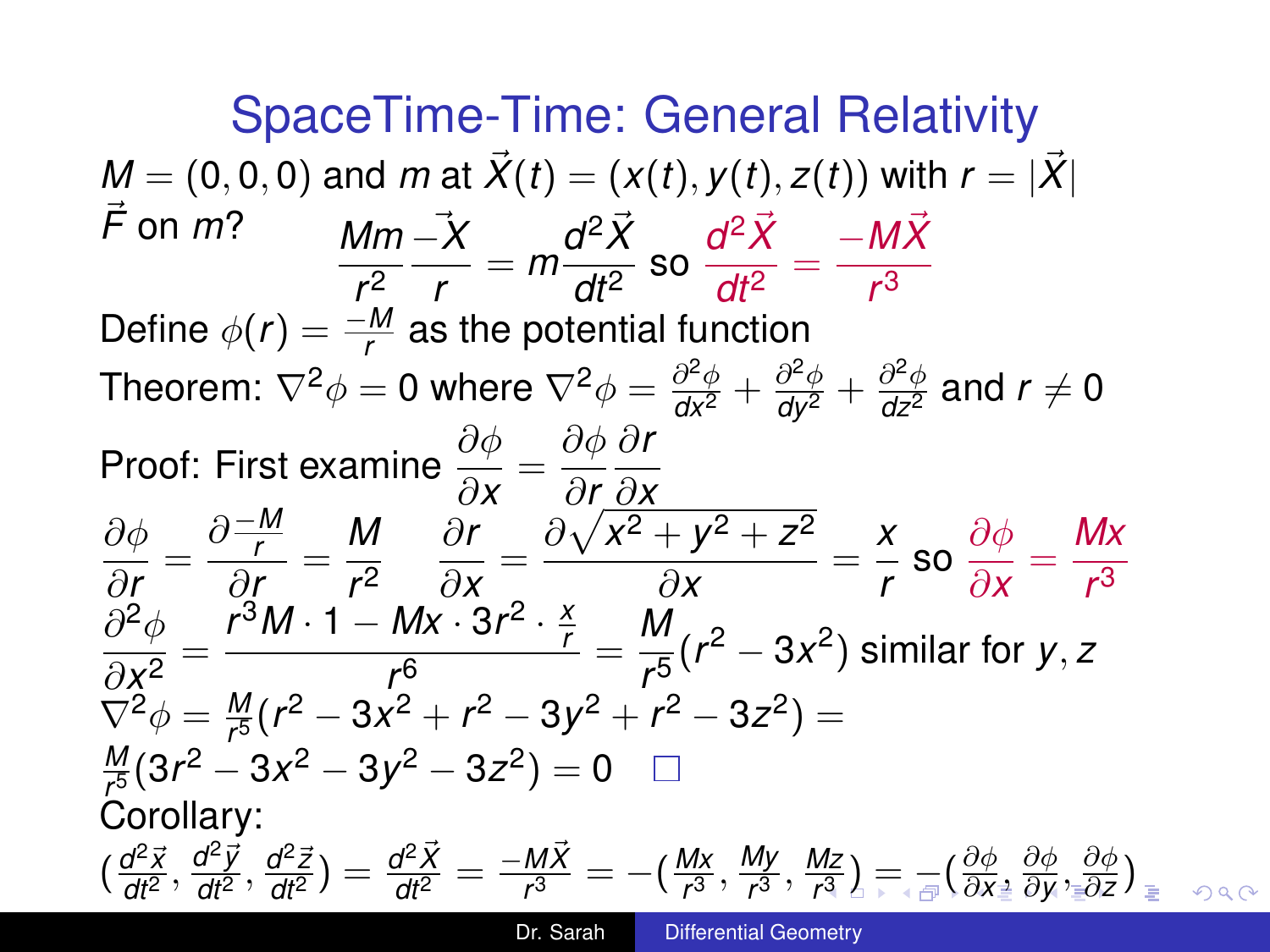#### <span id="page-9-0"></span>SpaceTime-Time: General Relativity

We've been following the 1916 paper: "The Foundation of the General Theory of Relativity"

 $\langle \oplus \rangle$  >  $\langle \oplus \rangle$  >  $\langle \oplus \rangle$ 

4 0 8

 $\equiv$   $\Omega$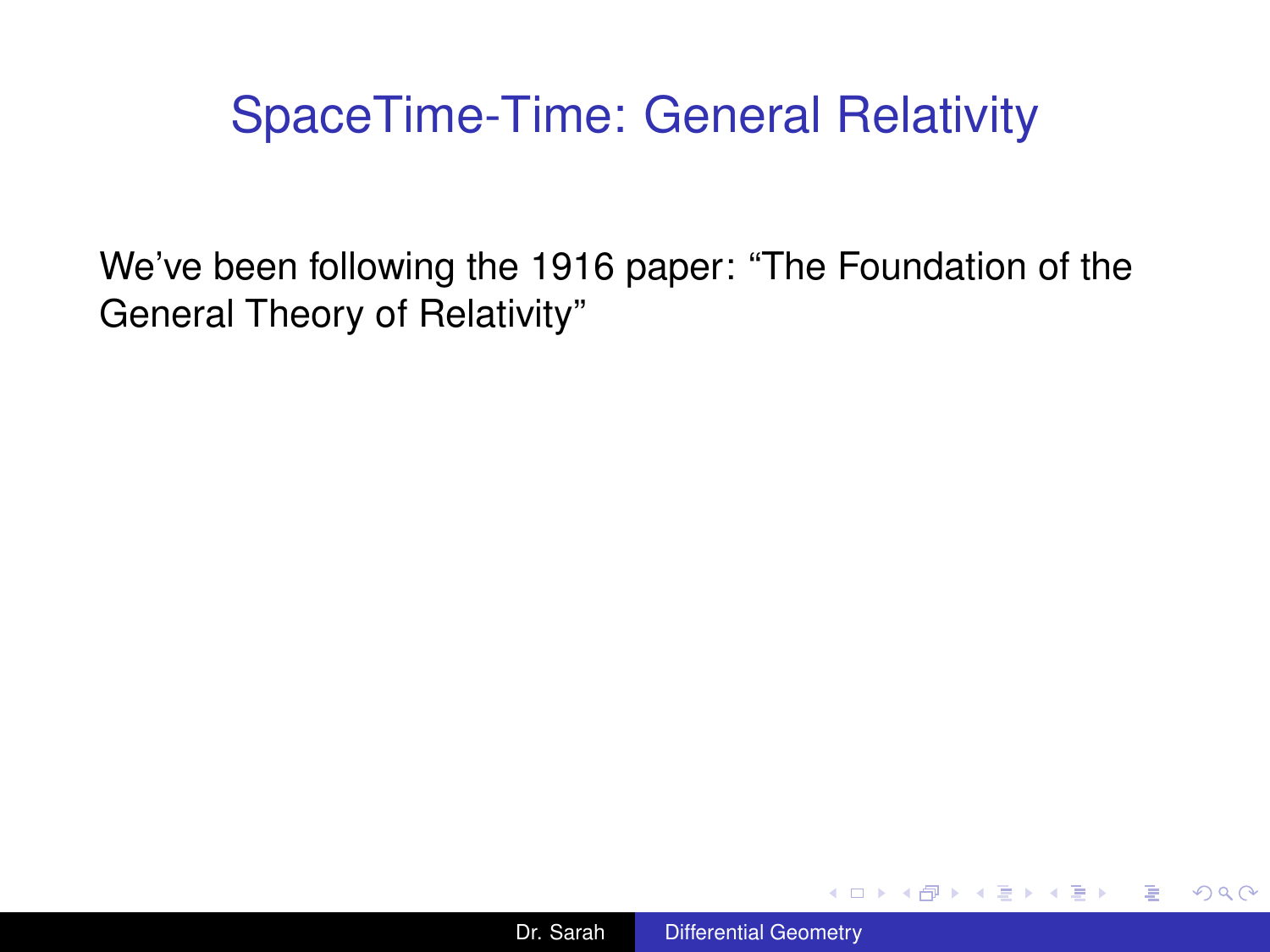## <span id="page-10-0"></span>SpaceTime-Time: General Relativity

We've been following the 1916 paper: "The Foundation of the General Theory of Relativity"

• Einstein replaced the corollary with

$$
\frac{d^2x^{\lambda}}{ds^2}=-\Gamma^{\lambda}_{\mu\nu}\frac{dx^{\mu}}{ds}\frac{dx^{\nu}}{ds}
$$

- $\partial \varphi$  $\frac{\partial \varphi}{\partial x^i}$  & Γ $\frac{\partial x^{\mu}}{\partial s}$  similar roles: Field equations relate these potential functions to the distribution of matter
- Field equations written in the Christoffel symbols:

$$
\frac{\partial \Gamma_{\mu\lambda}^{\lambda}}{\partial x^{\nu}} - \frac{\partial \Gamma_{\mu\nu}^{\lambda}}{\partial x^{\lambda}} + \Gamma_{\mu\lambda}^{\beta} \Gamma_{\nu\beta}^{\lambda} - \Gamma_{\mu\nu}^{\beta} \Gamma_{\beta\lambda}^{\lambda} = 0
$$
\n1. Sarah

\nDifferential Geometry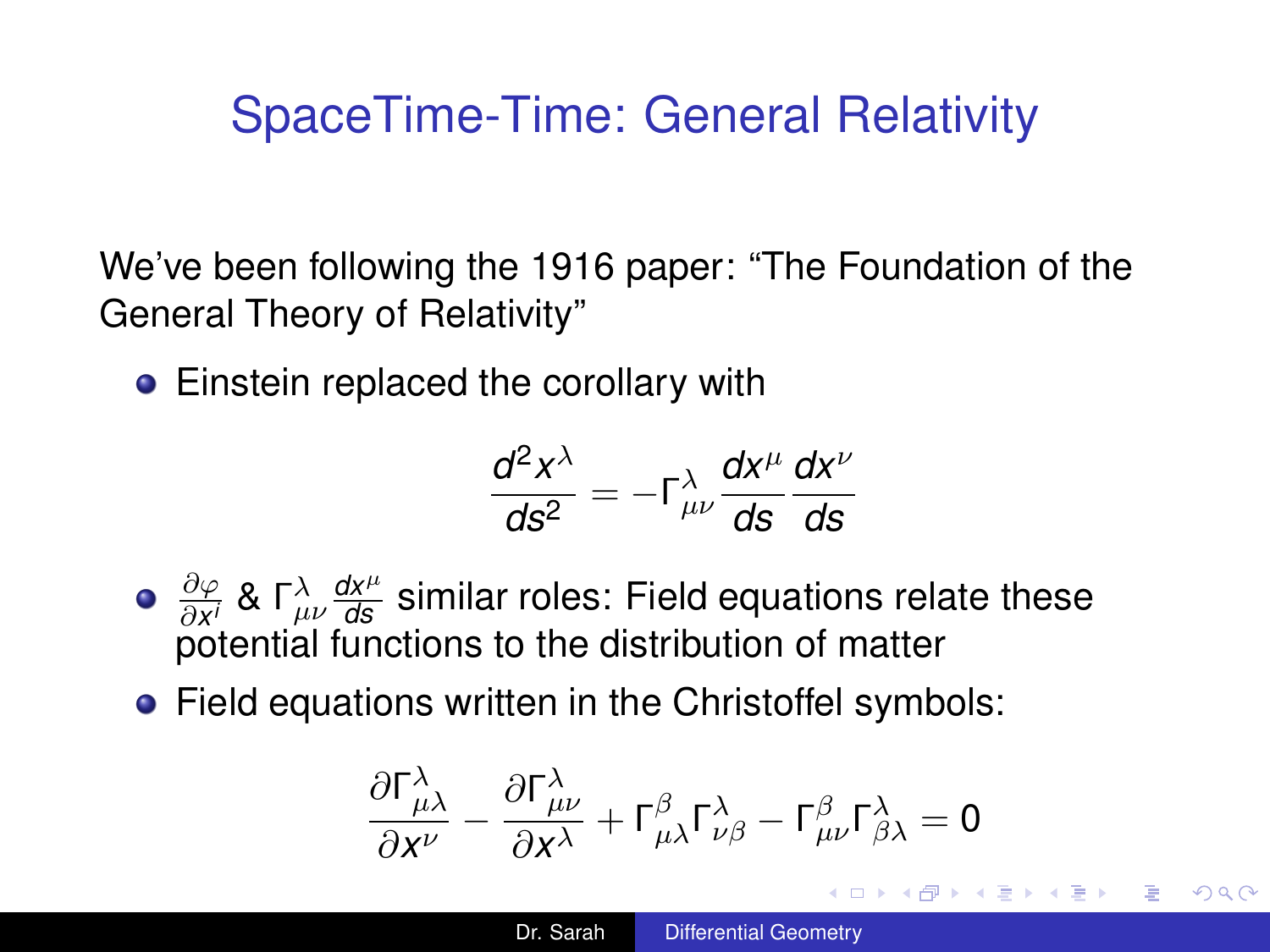## <span id="page-11-0"></span>Solutions for General Relativity



<https://history.aip.org/exhibits/einstein/images/ae65.jpg>

- 2nd order PDE 16 eqs and 16 unknowns
- Einstein: "Cosmological Considerations in the General Theory of Relativity" (1917)

*It remains now to determine those components of the gravitational potential which define the purely spatial-geometrical relations of our continuum* (*g*11, *g*12... *the curvature of the required space must be constant...*

4 ロ ) (何 ) (日 ) (日 )

 $2Q$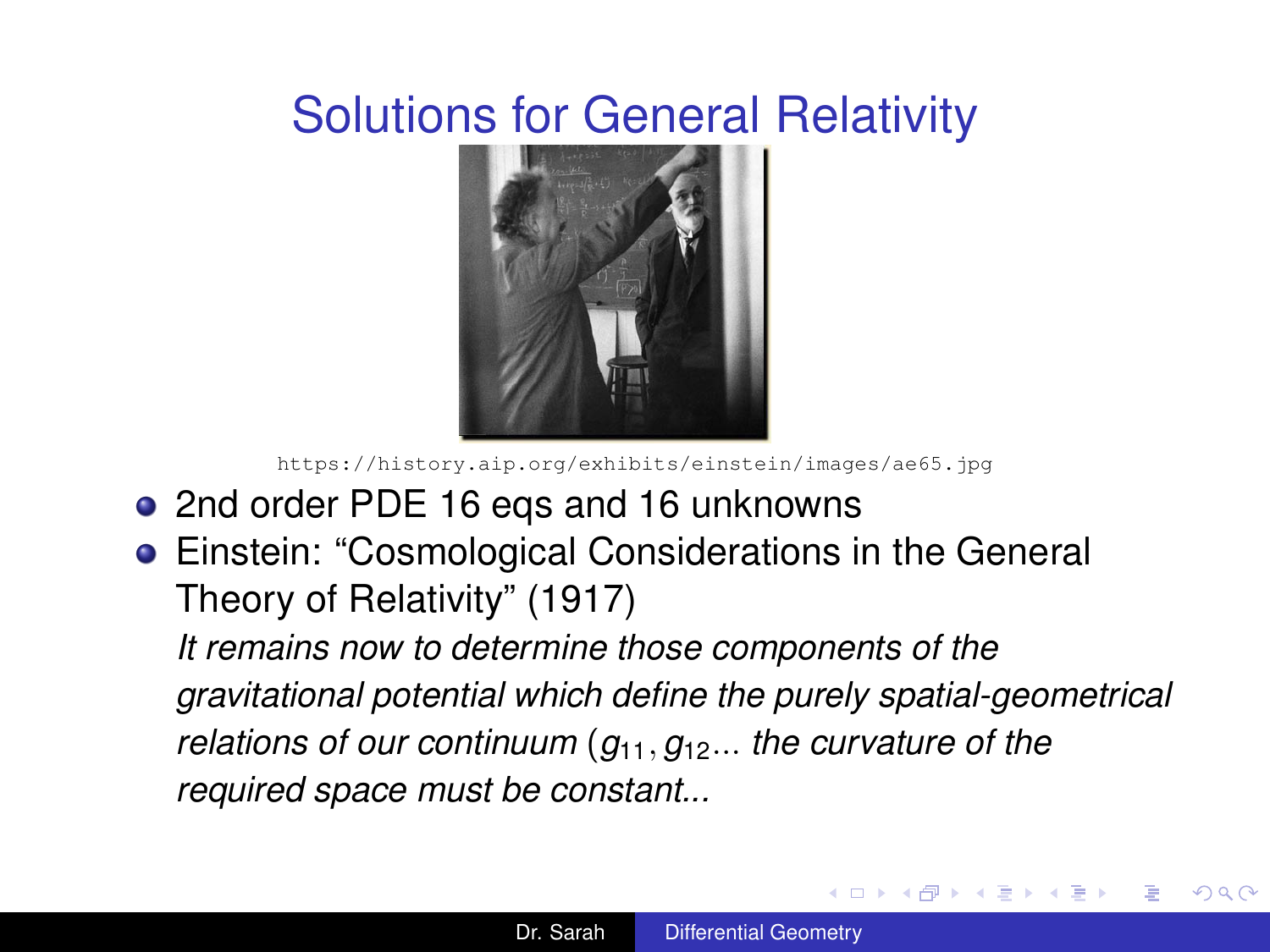## <span id="page-12-0"></span>Solutions for General Relativity



<https://history.aip.org/exhibits/einstein/images/ae65.jpg>

- 2nd order PDE 16 eqs and 16 unknowns
- Einstein: "Cosmological Considerations in the General Theory of Relativity" (1917)

*It remains now to determine those components of the gravitational potential which define the purely spatial-geometrical relations of our continuum* (*g*11, *g*12... *the curvature of the required space must be constant... will be a spherical space.*

イロメ イ押 メイヨメ イヨメ

 $2Q$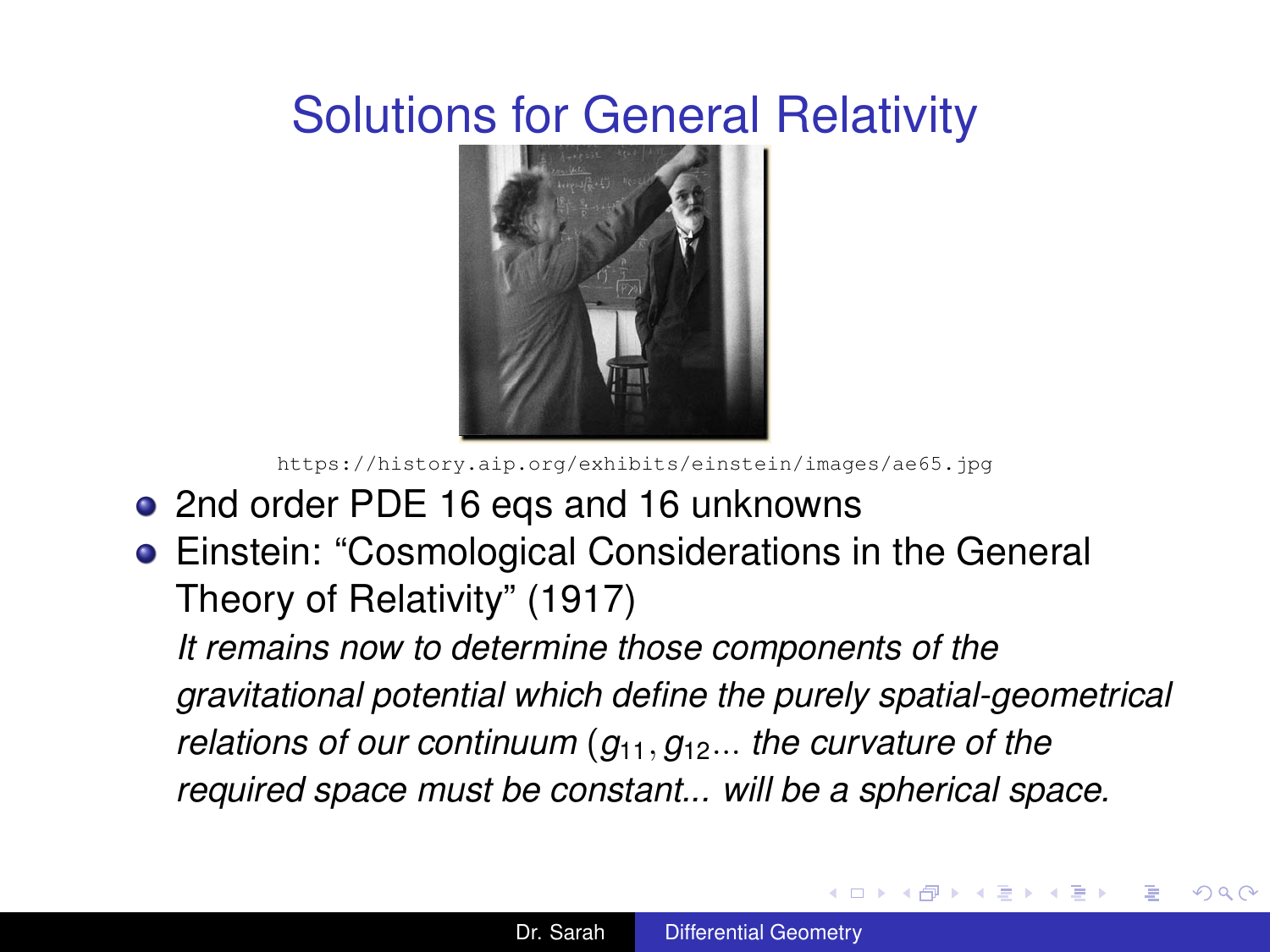# <span id="page-13-0"></span>Solutions for General Relativity



<https://history.aip.org/exhibits/einstein/images/ae65.jpg>

- 2nd order PDE 16 eqs and 16 unknowns
- Einstein: "Cosmological Considerations in the General Theory of Relativity" (1917)

*It remains now to determine those components of the gravitational potential which define the purely spatial-geometrical relations of our continuum* (*g*11, *g*12... *the curvature of the required space must be constant... will be a spherical space.*

- Schwarzschild metric (1916), de Sitter:  $\mathbb{R} \times S^3$  (1917)
- $\bullet$  $\bullet$  $\bullet$  $\bullet$  $\bullet$  Einstein & R[o](#page-10-0)sen Schwarzschild  $\rightarrow$  w[or](#page-12-0)[mh](#page-14-0)ole [\(](#page-14-0)[19](#page-0-0)[3](#page-14-0)[5\)](#page-0-0).  $\Omega$